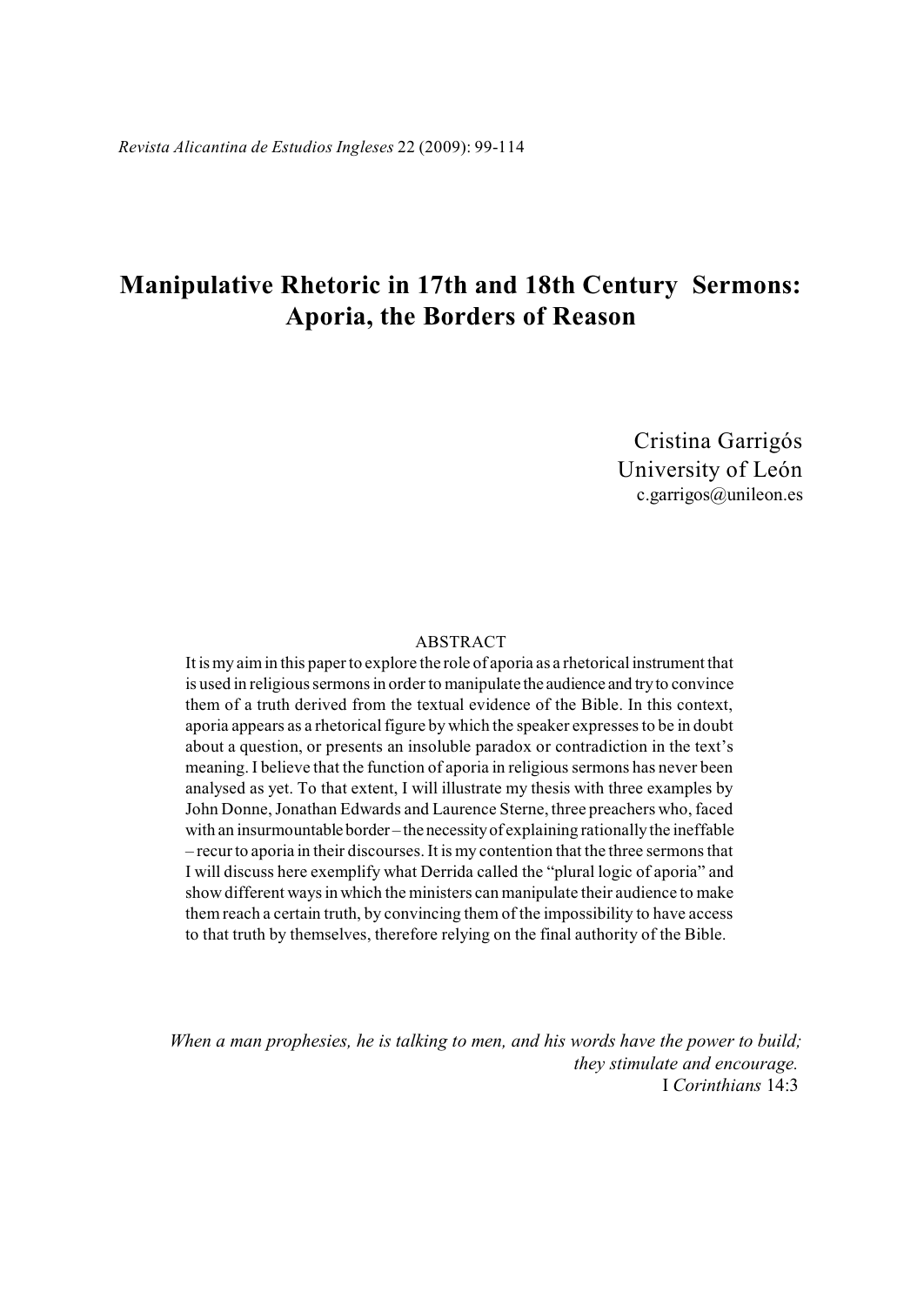# **1. Introduction**

Do sermons always pretend to tell the truth? Essentially, they do, since they try to persuade the audience of the veracity of something. However, many times, in order to convince the addressees of a truth, the rhetorical strategy employed to that effect implies the negation or questioning of the very assertion that is to be proved. This rhetorical device is called *aporia*. The word aporia, from the Greek  $\alpha \pi$ *opia* 'without a passage, path or way', appears for the first time in Aristotle's *Metaphysics*. Etymologically, aporia refers to that which cannot be trespassed and is related to the ways to have access to truth and has been discussed by philosophers such as Heidegger, Kant, Hegel or Derrida. Derrida understands aporia as both the impossibility (final frontier) and the path to that impossibility (or the lack of it). According to him (Derrida, 1998: 42-44), aporia is plural: it can be understood as the border that cannot be trespassed; as something that has a boundless nature, since its limits are too permeable, porous and indeterminate; and as the impracticable, the antinomy or contradiction, where there is no possible path. Derrida discusses the plural logic of aporia related to death. However, in this paper, although I will rely on his definition of aporia, I will apply it to religious discourse instead. Thus, it is my aim to explore the role of aporia as a rhetorical instrument that is used in religious sermons in order to manipulate the audience so as to convince them of a truth derived from the textual evidence of the Bible by means of the negation or questioning of the message, by creating doubt in the listeners, or by acknowledging the impossibility of trespassing the borders of reason and of explaining the inexpressible through language. In my opinion, religious discourse is mostly aporetic since, faced with a border which cannot be trespassed (the access to God, or the truth), it relies on the idea of Faith, the final paradox, for its significance.

As we will see, many sermons are aporetic in structure, using doubt and negation as rhetorical instruments in order to ascertain a point. Albeit apparently contradictory in its essence, this device allows the speaker to eliminate any doubt in the mind of the hearers by establishing the contradiction in the text as an insolvable condition, relying thus in Faith as the only possible way to truth. I believe that this is a new approach in rhetorical criticism insofar as the function of aporia in religious sermons has never been analysed as yet. To that extent, I will illustrate my thesis with three examples by John Donne, Jonathan Edwards and Laurence Sterne, three authors and preachers who, faced with this insurmountable border – the necessity of explaining rationally the ineffable – recur to aporia in their discourses. It is my contention that the sermons of these three authors exemplify what Derrida termed the "plural logic of aporia" and show different ways in which the ministers can manipulate the audience to make them reach a certain truth. Moreover, I believe that the three of them exemplify different ways that sermons can be manipulative: John Donne, the converted Anglican, full of doubts and contradictions; Jonathan Edwards, representing the Puritan discourse of fear and punishment, and Laurence Sterne, the satiric humanist. From England to the New World, and back again, in a transatlantic critical enterprise, this essay sets out to explore the diverse, and often startling, strategies that were used in sermons to contribute to the ideological construction of the Church.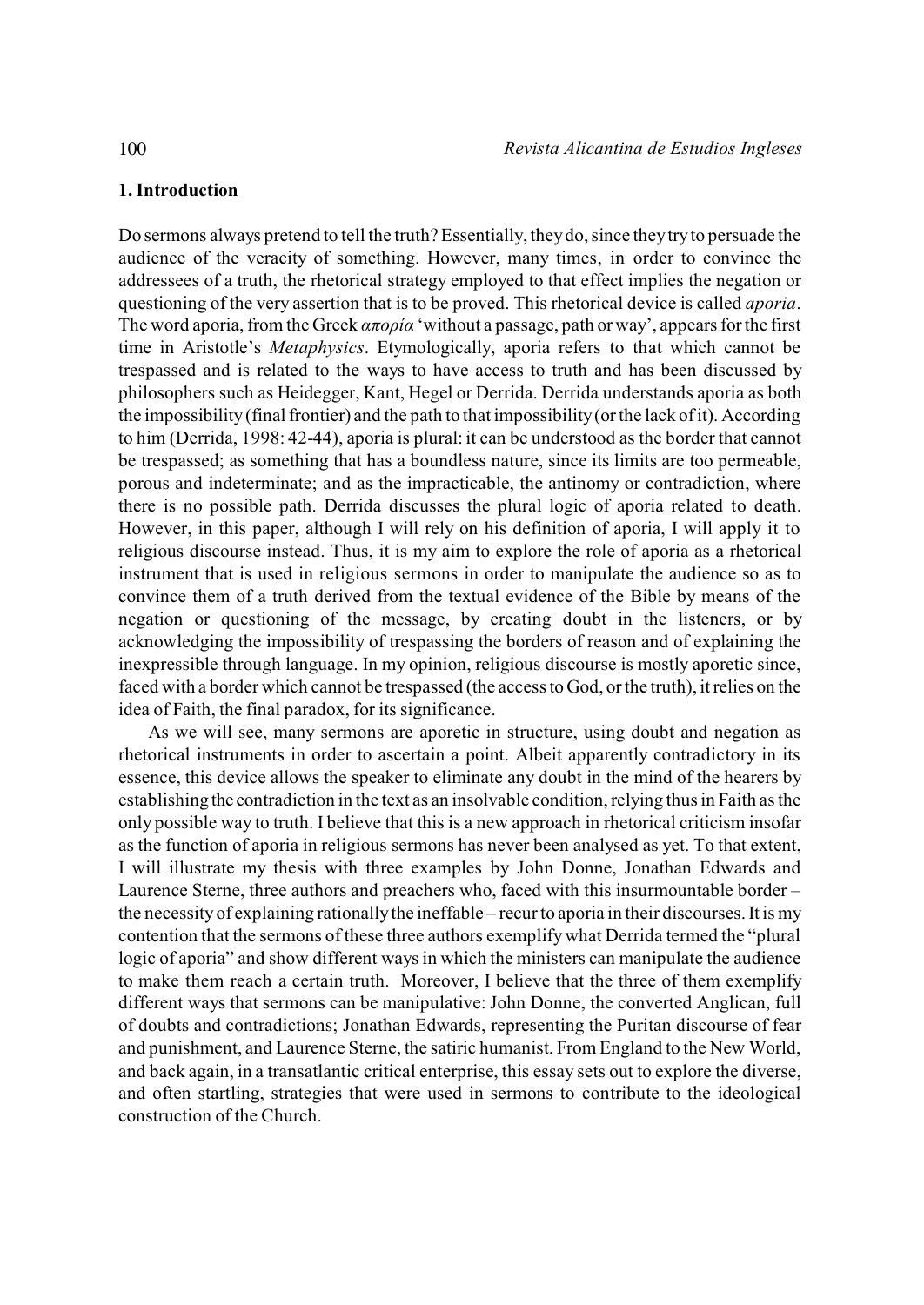# **2. Sermons and rhetorical manipulation**

In the  $17<sup>th</sup>$  century, the pulpit was a place for the dissemination of ideas, a place to exert political and religious power. Sermons were not only heard at church, but often copied and read in homes, where they were subject of reflection and meditation. Both from the pulpit and from the press, the discourse of the sermons was popular and high-minded at the same time. They were by far the most pervasive medium for influencing public opinion at this time (Shami, 1992: 1). Readers constantly called for reprints of old sermons and were eager recipients of the new ones. As such, compared to the number of plays, poems, translations and other literary texts published in the  $17<sup>th</sup>$  century, sermons and religious works in general, including theological tracts, comprise by far the majority of works printed.<sup>1</sup> As Smith (1978: 5) points out, the same phenomenon is reported all over Europe at this period: "large congregations sitting (or standing) spellbound at the feet of a preacher who, by the power of his eloquence and personal magnetism, was able to hold their attention for an hour or possibly longer". This was something common to both Catholics and Protestants in Spain, France, England and New England, and its importance wassuch, that it has left an indelible trace, not only in the minds of their contemporaries, but also in their writings, as well as in the literary traditions that come up to our own days. Sermons cannot be considered as isolated pieces, but as part on an ongoing and organic whole. In this sense, Medhurst (1989: 289) states: "From the city-states of ancient Greece, to the Medieval churchmen, to the English Puritans arriving on the shores of New England, civil-religious rhetoric has flowed and ebbed, but never disappeared". However, the Catholic sermon has little importance if compared to the relevance it has in the reformed service. For Protestants, preaching is the most important part of the worship. If the Catholic Church teaches its message through images (pictures, crosses, virgins), the Protestant one, with its nude walls and the iconoclast abolition of any representation has to make use of the words as symbols. Hence the importance of the oratorical discourse, and specially that of the pulpit, since it has a double purpose: to instruct and to persuade (Mc Comb, 1926: 57).

The fragmentation of the text into separate pieces was an inheritance of the Scholastic tradition, which was no longer fashionable in the  $17<sup>th</sup>$  century, although its influence was still felt in the Puritan sermons, fond of minute and exhaustive division and subdivision of their subjecty. This is specially clear in the sermons of the New England Puritans, invaluable examples of the colonial enterprise undertaken by the Europeans at the time. And in this sense, sermons should be understood not as specific instances of religious writing, but as literary pieces that combine the poetical and the rhetorical in a unique way. Moreover, the sermon was a genre of undeniable importance in the shaping of the American mind, as has been pointed out by several authors (Miller, 1953; Bercovitch, 1974; Elliot, 1975). The sermon represents a bridge uniting both the Old and the New World. As such, the close relationship between the development of the sermon and the establishment of the first cities in New England can be considered parallel to the settlement of rhetoric in the Greek world as art and technique of the persuasive discourse that was intimately related to the development of the polis and democracy as an institution. In fact, rhetoric, in the sense of the expression of the word, should be in essence opposed to the authoritarian use of power.However, it can turn into a dangerous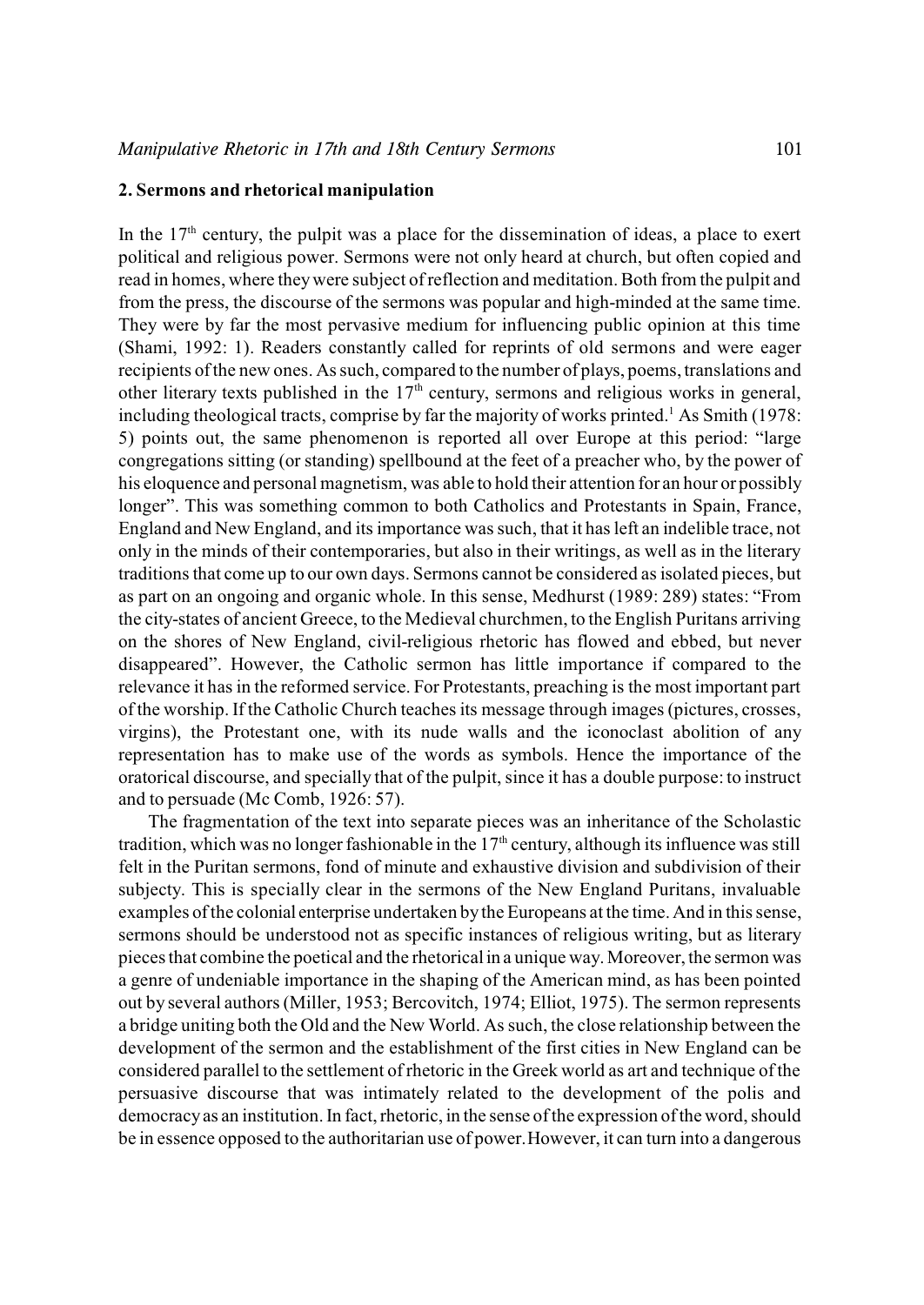weapon when used for manipulative purposes.<sup>2</sup>

To some extent, sermons have been examined by scholars from diverse perspectives: from a sociological perspective (what the sermon says, who says it and to whom), from a historical perspective (when and where), and from a rhetorical one (how it says it). T.S Eliot (1932:3- 23), for instance, compared the sermons of John Donne and Lancelot Andrewes and emphasized the literary quality of the texts. In the case of some sermons, poetics and rhetoric, two disciplines often differentiated from Aristotle on, meet.<sup>3</sup> This is specially evident in those texts written by such ministers of the church as John Donne, Edward Taylor or Laurence Sterne, whose pieces combine rhetorical art with poetic imagery. To illustrate such combination, Burke (1966: 296) pointed out to Fénelon's saying that "Good oratory is almost poetry," implying the difficulty of distinguishing these two disciplines, and to Longinus's quoting both from Homer (a poet) and Demosthenes (an orator), in order to provide examples for his theory of the sublime. Thus, some sermons can be considered truly poetic in their images, albeit being persuasive or dissuasive in the idea. However, the didactic function needs to be performed in a convincing and appealing way, so that we can relate its rhetorical strategies to Longinus´s concept of the sublime – the power to conceive and express great ideas and to move the reader, which, according to him, was attained by means of the five sources of lofty style (the most productive one).<sup>5</sup>

Like Longinus's speaker, the preacher has to choose carefully his words and images in order to make his argumentation effective and convince or persuade his pew. Thus, most expository sermons begin with a selected *scriptural passage* (psalm, incident, parable, or verses). Then, the preacher treats the various facts with the detail needed to explain them, so as to impress upon the congregation the central message of the text. The spiritual essence of a sermon lies in the element of revelation, that is, the perception of spiritual truth. This is something common to all sermons: the absolute belief that there is an ultimate truth to be revealed. The preacher has to be, or at least appear to be, convinced of the certainty of such truth and of the veracity of his message to be able in turn to convince his audience.

Moreover, the best way to convince of a truth is through the control of the emotions and reasoning of the audience. In order to move, the words of the sermon must form a picture in the audience's mind, a quality which Horace attributed to good poetry ("*ut pictura poiesis*"). This image has to stir the emotions through the imaginative power of the mind, but the emotional quality of sermons should be based on reason, as Coleridge says: "Every attempt in a sermon to cause emotion, except as the consequence of an impression made on the reason and understanding of the will, I hold to be fanatical and sectarian".<sup>6</sup> The emotions prepare the mind to accept the idea defended in the sermon but it is the logical argument what opens up a way towards truth.

It should be clear then, that rhetorical manipulation is something common to all sermons, whatever their theological ascription, whatever the time or place of their performance. No doubt, rhetorical art is essential to effective argumentation and oratory, but the path to the truth, as Derrida said, is often difficult, sometimes impossible, to find. As said above, the orator often makes use of aporia, a rhetorical tool that consists in questioning the very claim he is trying to make and to show the inner contradiction of a text. In order to do that, he positions himself, so to speak, as the devil's advocate. The aporia becomes thus the final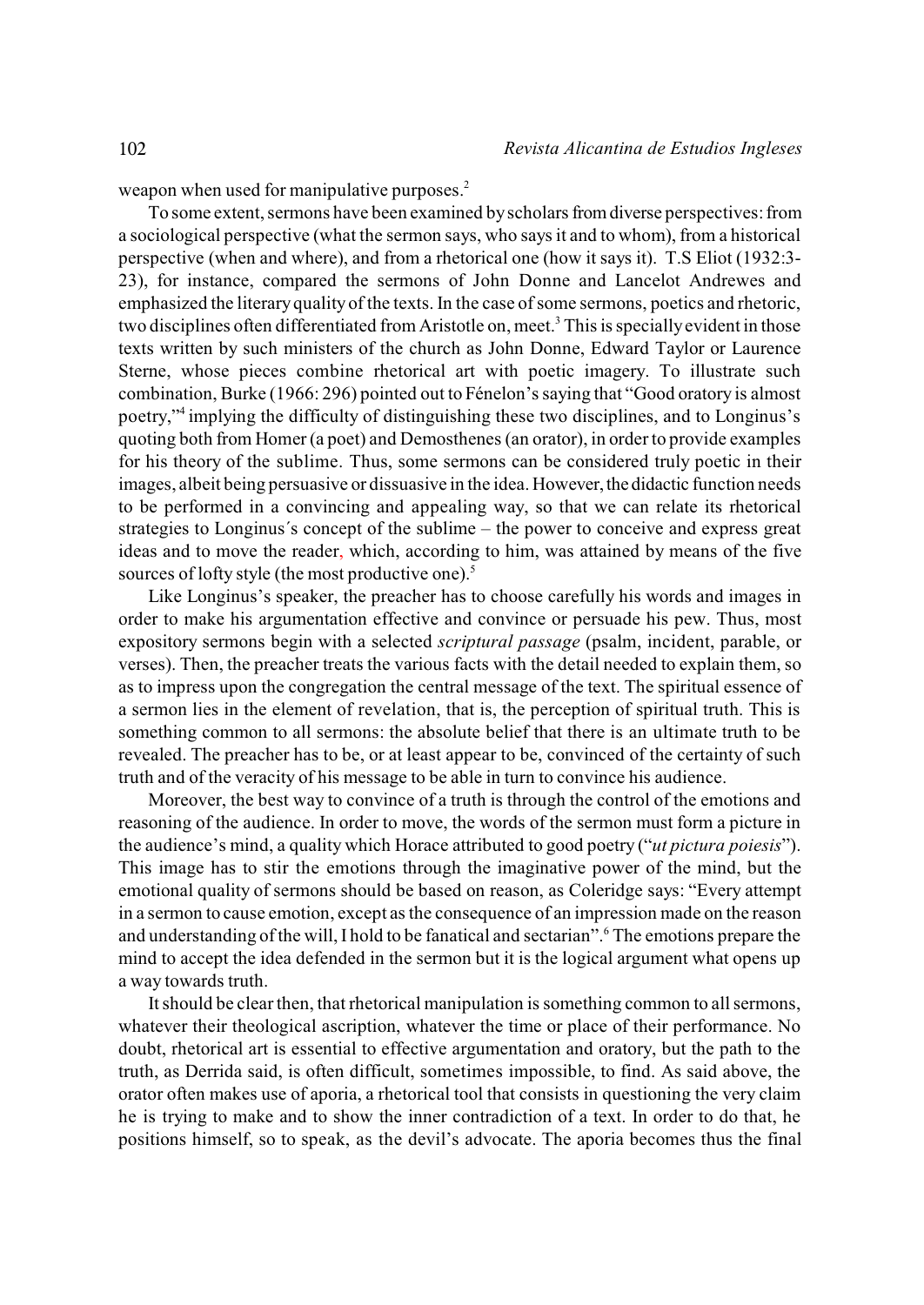paradox, the dismantling of the very structure of the textso asto affirm its sense. This is a very common manipulative tool in preaching. But what happens when aporia is used in order to perplex the mind and to stir the emotions? The presentation of an apparently insoluble paradox may thus determine the communication between the speaker and the hearer, and the success of the sermon, which, as we have seen, depends on the combination of thought and feeling. And this is precisely one of the most important characteristics of John Donne's poetry and his sermons, as I will analyse in the following section.

# **3. Contradiction in speech: John Donne' sermons**

Well known for his inclusion among the metaphysical poets, John Donne was born into a Roman Catholic family and yet was ordained Anglican minister in 1615. From this year up to his death in 1631, Donne was a very active preacher, although only one hundred and sixty of his sermons have survived in print. In his own words, he turned "from the mistress of my youth, Poesy, to the wife of mine age, Divinity" (Fuller, 1964: xii). With this ironical comment, Donne tried to establish a clear-cut division between rhetoric and poetry, but further exploration of his sermons will prove not only that thisseparation is not true, but that both his poetry and his preaching are interconnected in such way that enables us to speak of a continuum in his work. For Donne, sermons are not only meant to be persuasive (rhetorical) but also poetical as well as ethical. In his own words:

He that brings that (any collateral respect) to a sermon loses the blessing of God's ordinance in that sermon; he hears but the logic, or the rhetoric, or the ethic, or the poetry of the sermon, but the sermon of the sermon he hears not (Sermon on St. Luke 2:29, 30).

Although Donne rejected Catholicism (very likely due to political reason) still, his writing has a dramatic and dark tone that critics have compared to Baroque aesthetics and that is uncommon to other Anglican contemporaries, such as Lancelot Andrewes, John Bowle or Hugh Latimer. According to Warnke (1987: 91), the defining features of Donne's sermons are essentially the same as those of his poetry: dramatic immediacy, personal intensity, compelling rhythms, and an extravagant use of conceited images. Donne's sermons are fundamentally dialogical, based on the cooperation between the audience and the preacher and between this and God. As he himself acknowledges: "...man is that creature, who onely of all other creatures can answer the inspiration of God, when his grace comes, and exhibit acceptable service to him, and cooperate with him"(I. S7. 126-129). In his opinion, the preacher is above men in the pulpit, but as a man, he is also among them in prayer. Thus, according to Carrithers (1972: 20), "The preacher is by turns servant, master, and brother-in-Christ to all Sons of God". The sermon is a communal, inclusive, dramatic exercise, a performance where the preacher is the only one who speaks, but he is continually addressing the audience and requiring of them to take an active part in the function. To this effect, in his sermons he uses, among other devices, compelling rhythms and lexical repetition that pursue an emotional and dramatic effect. This, united to the recurrent themes in his sermons (the ineffable mercy of God, the Communion of the Saints, human brotherhood, the power of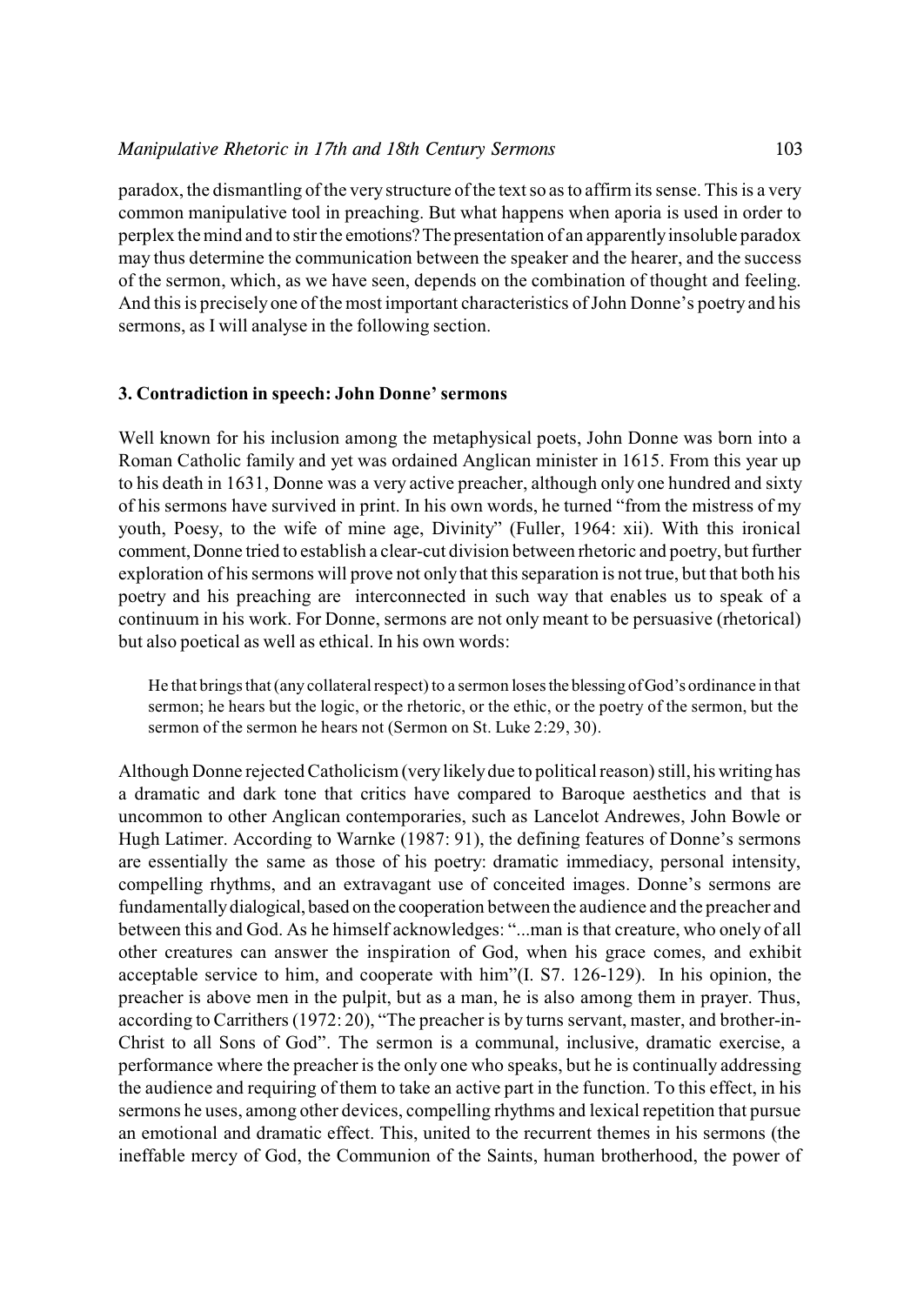prayer and, above all, the longing for the union with God) made of his preaching an entertaining albeit didactic activity. However, his theological position is all but clear. For most critics (Warnke, 1987: 92), he did not stress the controversial points of Christian doctrine, emphasising rather the items of faith on which Puritan, Anglican, Protestant and Catholic agree. And yet, as Shami (2000: 6) insightfully points out, "readers seldom try to make sense out of Donne's apparently contradictory statements, too often preferring to quote selectively to support their general sense of Donne's religious position and political alignment". And this is precisely one of the purposes of this paper, to present Donne's use of aporia as a characteristic of his contradictory speeches.

Donne sees himself as the connecting factor between the congregation and God, but being human, he also partakes of a weak and sinful nature. His ultimate desire is for him and for his audience to reach the final union with God. But there are several problems to be solved in order to reach that perfect state. The most evident is how a sinful human being can be united with God. A good example of this paradox is his sermon "Of Human Marriage and the Marriage of Soul with Christ; a Wedding Sermon". Written in 1621 and preached at the marriage of Margaret Washington, the sermon tackles a very sensitive question for Donne: the issue of marriage as union and the (im)possibility of divorce. This sermon is an excellent example of rhetorical criticism. Donne begins with the sentence "The word which is the hinge upon which all this text turns is erash and *Erash* signifies not only a betrothing, as our later translation hath it, but a mariage" (p. 1) (sic). Through the use of close reading, the author unfolds the text before the ears of the congregation dismantling it completely, so that the audience might get a full meaning of its implication specially by putting into question the main thesis of the text: the indissolubility of marriage. As such, the author/preacher offers us an exercise of erudite biblical exegesis by deconstructing and analysing the biblical text in order to prove human weaknesses and frailties, which are only overcome by the power of the Divine word. The rhetorical structure of this sermon is a classical one: presentation of the text; proposition; elaboration; application. The rationale of his text is to analyse marriage as the perfect union by establishing a parallelism between human and divine marriage. From the root of the biblical quote, "And I will marry thee unto me forever" (Hosua 2.19) the text follows the scholastic method, ramifying in divisions and subdivisions to cover any single point that could cast any doubt upon the listeners. Donne takes the biblical text and, word by word, analyses the biblical meaning of marriage, focusing on the last word *Forever* and discussing the relation of the institution of marriage to eternity. In order to do that, Donne explains the three different types of marriage that correspond to the three different types of love (physical, spiritual and divine) and so, he distinguishes between:

- 1. secular marriage in paradise (Adam and Eve).
- 2. spiritual marriage in the Church (Christ and humankind).
- 3. eternal marriage in Heaven (humankind and God).

For Donne, marriage is not only a civil contract made in front of other people, that is, a public activity (condemning thus other types of union, such as clandestine marriages or illicit unions)<sup> $\gamma$ </sup> but a spiritual one, since it has to be given by a priest, the representative of God. To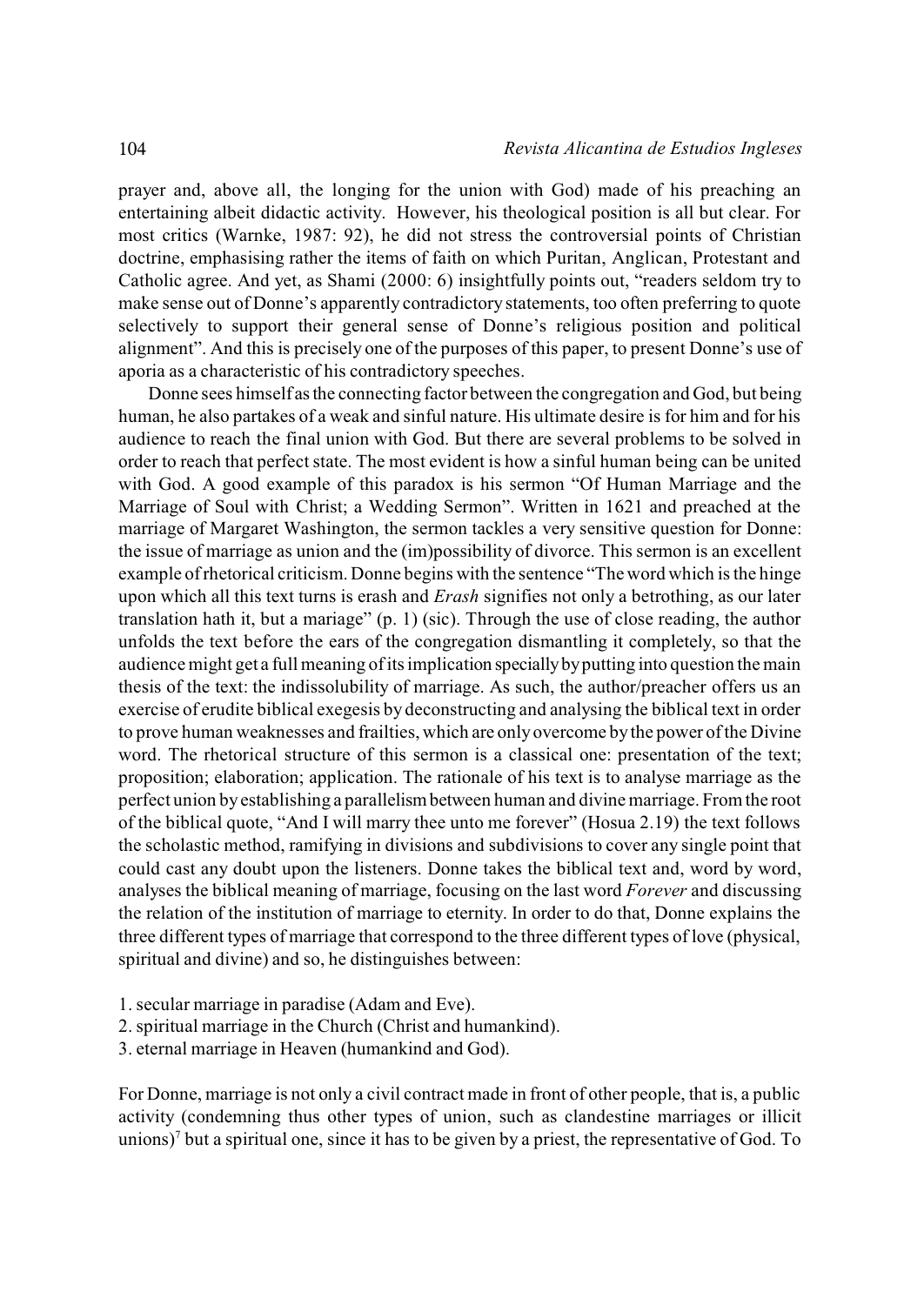that extent, Donne explains to his pew the purposes of marriage (from less to more important): remedy against burning; propagation; mutual help. After the subdivision of the text that establishes the different bonds that are created by marriage, Donne lays before the consideration of his hearers the possibility of the marriage being broken, only to immediately negate such prospect: "Those whom God has joined no man, no Devil can separate". Then he introduces the problem of adultery as a potential motif for the dissolution of the marriage. Hence the aporia of the text: although Donne sees the sinful humanity implicit in the union of the lovers, and he is forced to acknowledge the possibility of adultery, he cannot accept sin and failure as motifs for divorce, since that would destroy his idea of the perfect union with God. Therefore, being unable to find a way out of this contradiction, Donne solves the problem of adultery by relying on the authority of St. Agustine, who remains silent on this subject, and considers it a "deadly wound":

I pronounce not now whether Adultery dissolves mariage or not; It is *S. Agustines* wisdom to say, Where the Scripture is silent, let me be silent too; And I may goe lower than he, and say, Where the Church is silent, let me be silent too; and our Church is so far silent in this, as that it has not said that Adultery dissolves marriage. Perhaps then it is not the death of mariage, but it is a deadly wound. (p. 9)

The aporia or the text (the preacher's inability to find a way out of this question) is present in the apparent repetition of the last sentence: "Perhaps then it is not the death of mariage, but it is a deadly wound": what is the difference between death and a deadly wound? If the wound is mortal, then this is synonymous of death, hence, although he does not specify it clearly, adultery implies the dissolution of marriage. Donne does not want to accept the possibility of divorce on the grounds of adultery, but at the same time, he has to accept the possibility of the existence of adultery within the marriage, due to the weak and sinful nature of human beings. Besides, since the recommendation a priori of not having an extramarital affair is not enough to solve the ethical dilemma, he decides to leave it there for the audience to elucidate. It is a question without an answer, an aporia, or a contradiction with the final message on the unity of marriage.

Contradiction and paradox is inherent in Donne's life and writing.<sup>8</sup> For him, the eternal essence of secular marriages is undeniable but only "as far as this world admits any eternity" (p. 9). Moreover, he admits that eternal marriage cannot be defined because it is inexpressible, hence another aporia of the text: "And for the third marriage, the eternall marriage, it is a boldnesse to speak any thing of a thing so inexpressible as the joyes of heaven; it is a diminution of them to goe about to heighten them; it is a shadowing of them to goe about to lay any colours or lights upon them (p. 10). The very point he is trying to make – that of marriage as the final union (forever) – is difficult to demonstrate due to the acknowledgement of its potential weakness. The elaboration of the sermon develops this idea. The elaboration considers the nature of the participants in the marriage (Human marriage: man and woman; Spiritual marriage: Christ and humans) and considers the sinful nature of humans versus the perfect nature of Christ. Finally, in the Application he goes back to secular marriage to reinforce the idea that it is also a type of spiritual marriage, therefore a type of the eternal and he finishes with an antithesis: Christ's incorruptible blood.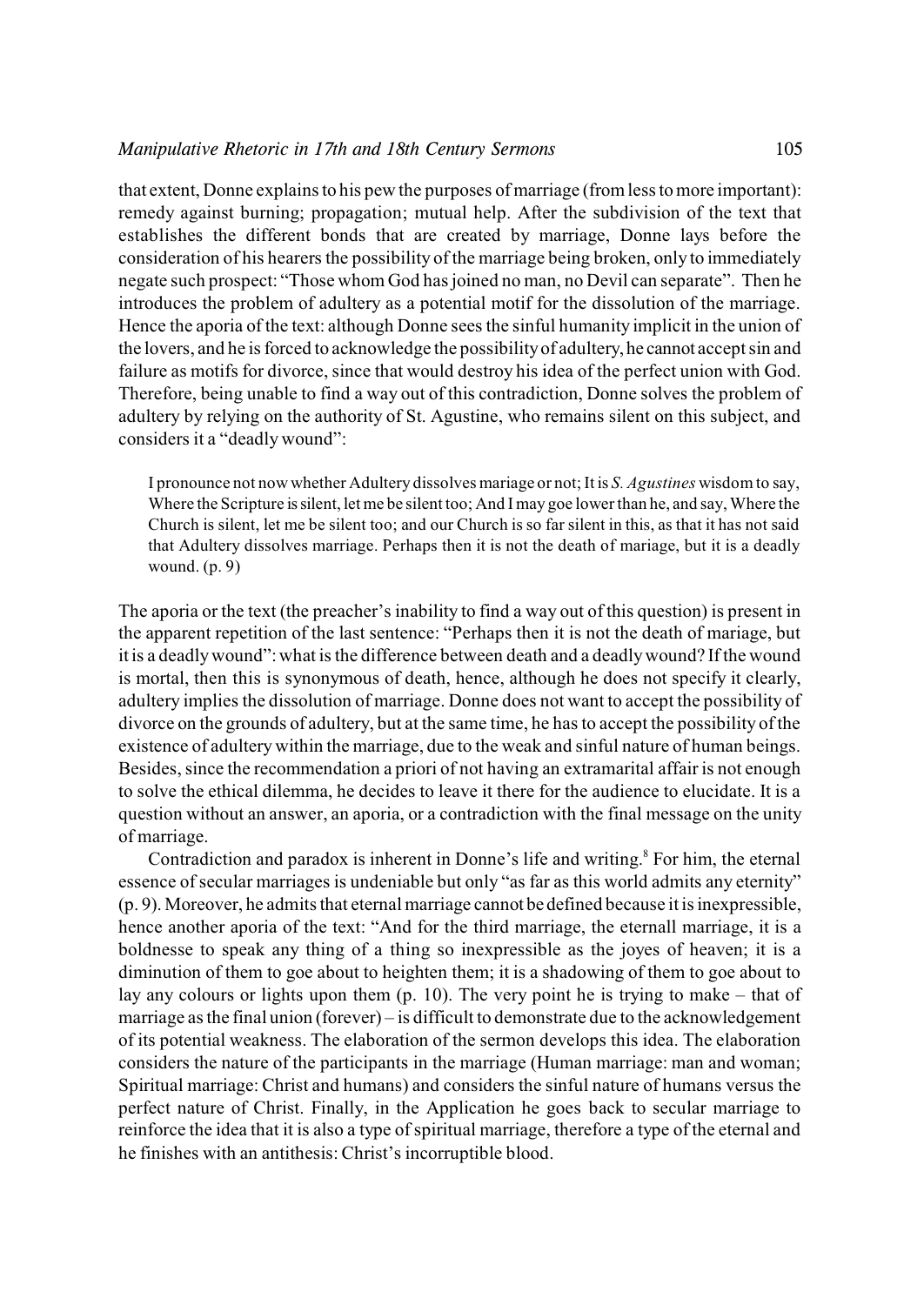In this sermon, John Donne offers us then an exegetical and aporetical interpretation of the Biblical text, since the main point he is trying to prove, the indissolubility of marriage, is presented as a paradox. To such extent, Donne is accomplishing a close reading much related to modern literary criticism, specially to descendants of the rhetorical school, such as New Criticism and, more recently, deconstruction, displaying the fissures of the text, and hence, paradoxically, of marriage, in order to prove its compactness and the power of God's words.

# **4. Puritan aporia: Jonathan Edwards's Angry God**

The manipulative power of the sermon becomes specially evident in the case of Puritan sermons. Although the Puritan sermon discussed important political and social issues of the day, the might of the sermon lied in its symbolic and metaphorical meaning, which resulted from a dynamic between the clergy and their people. In a very interesting study on the manipulative potential of sermons in Puritan New England, Elliot analysed the relationship between the first generation of Puritans (1630's-1650's) and the second generation (1670's-1680's). According to Elliot (1975: 41), the emphasis in the sermon during the first years was upon the New England Dispensation of salvation that Christ had won for men through his death. Then, there is a change from the assurance of salvation to exclusiveness and isolationism due mainly to economic and religious factors. The ministers sought to regain control of the people by stressing uncertainty. They transmitted the idea that election was unsure, and transformed the idea of the calling into an effective tool for creating doubt and, incidentally, lessening the spiritual value of one's practical life. As a result, there were many inner tensions (nervous breakdowns and suicides were not uncommon).

The power of the Church in Puritan New England was enormous. Besides the family, the Church became the most powerful institutional tool for controlling the young people of the second generation. Many of these ministers came from England. The sermons produced in New England, especially in the  $17<sup>th</sup>$  century, are undoubtedly the best revelation of the framing of the New England mind. The sermon was the central and commanding incident in their lives; theatres were forbidden and the religious service was the only possible communal gathering for both men and women. These were used to long religious services, which lasted from three to five hours, being the sermon the main part of about two hours. It was customary to bring the notebook to church and to take notes on the sermons. Of these English ministers, one of the most influential was Jonathan Edwards (1703-1758) whose sermons, specially his most famous one, "Sinners in the Hands of an Angry God" (1741), were certainly different from those by other preachers that, according to Elliot, conveyed "a message of assurance and hope". Kimnach (1989) points out that Edwards possessed an intense imagination, but his verbal skills were different from the Baroque aesthetics of John Donne or Edward Taylor. For Kimnach (1989: 115), Edwards preferred to bring his listeners as close as possible to their reality so as to achieve an immediate effect in the audience. To such extent, one of his favourite techniques was repetition: simple and incremental repetitions are employed to induce a maximum of contemplation with a minimum of verbal deflection from the subject of meditation. By restating, the preacher achieves both increased emphasis and the sense of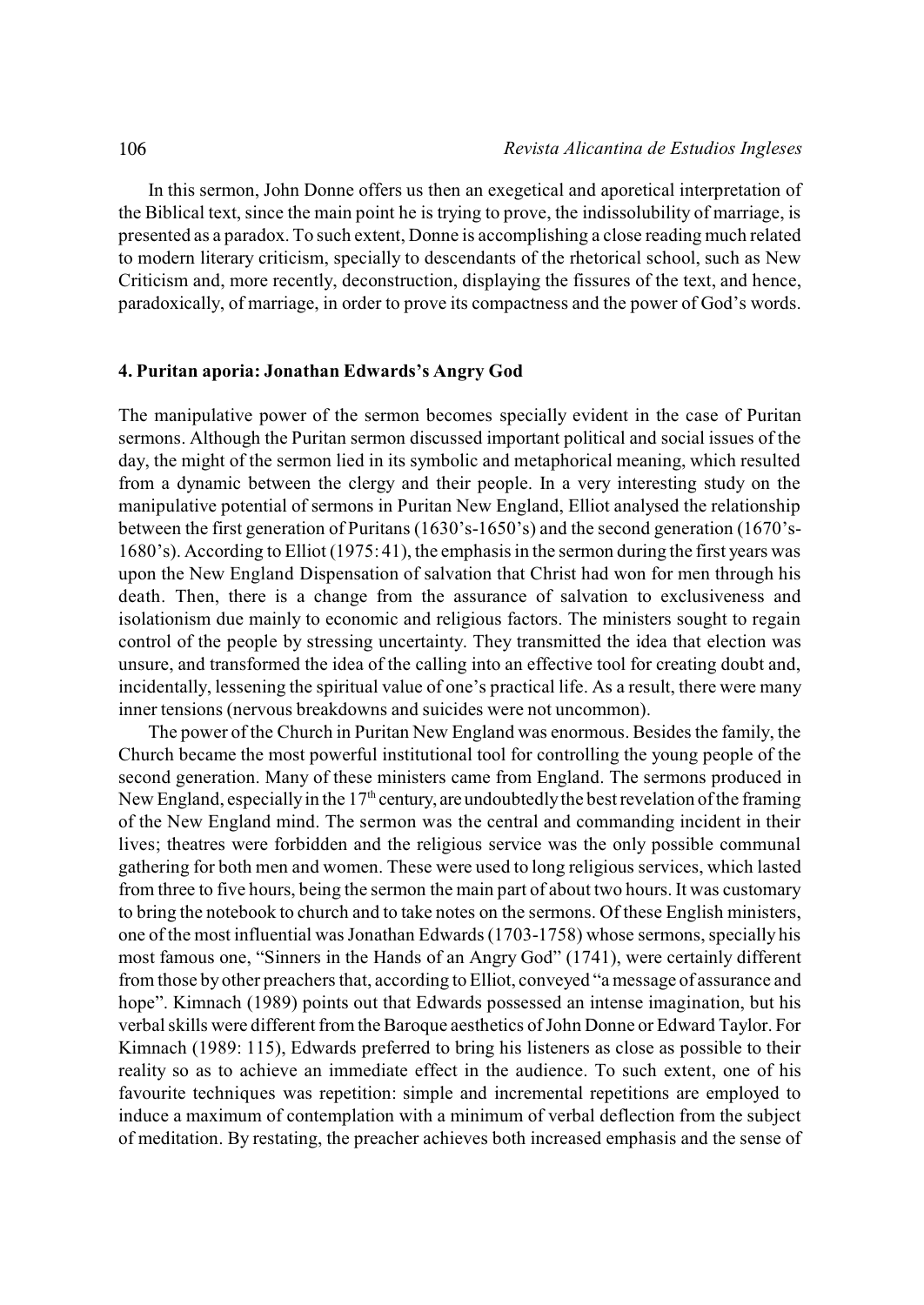continuityin time, dramatizing both the importance and the endurance of the subject handled. The form of the sermon dramatizes the preacher's act of mediation by its structure, placing doctrinal development between scriptural interpretation and practical exhortation. Influenced by Locke, Edwards was a kind of Christian scientist, a Christian philosopher, who was trying to pursue an ultimate reality through Christ.

In "The true Excellency of a Gospel Minister," Edwards (1829:443) said that the ministers "are set in the church of God ... to be the instruments of leading souls to the God of all consolation ... they are sent as Christ was, and as co-workers with him, to preach good tidings to the meek, to bind up the broken hearted...". Thus, he did not conceive the task of the preacher to frighten his congregation, and when he did so, he did it in a way that he left a door open for hope. Such is the case of Edwards's best known sermon, "Sinners in the Hands of an angry God". The key to the sermon is in the word *wrath*, which is repeated over and over. Human beings are sinners and God is angry with us and ready to let us fall into a burning pit. The aporia of the text is thus introduced by creating doubt in the certainty that sustains us: the belief that we can trust God. The audience is suddenly faced with the following paradox: if God, that is supposed to support the creatures he had created, is wrathful and angry with us, what are the certainties or hopes that hold our beliefs? What is the role of the Devil, then? Paradoxically, God appears in this sermon as a threatening evil, incarnating vengeance and hate. This implies, of course, a redefinition of the traditional image of God and of His role towards us. As a good Calvinist, the God in the sermon is that of the Old Testament, and He is angry with sinful humans (the wicked Israelites in the Biblical text that opens the sermon: Deuteronomy 32:35, "And their foot shall slide in due time"). It depends on His power only to let sinners fall into a burning pit. However, there is a door for salvation to be found in Christ, who appears at the end of the application presenting the opportunity for escaping the awful fate: "And now you have an extraordinary opportunity, a day wherein Christ has thrown the door of mercy wide open and stands in, calling and crying with a loud voice to poor sinners, a day wherein many are flocking to Him and pressing into the kingdom of God: "Haste and escape for your lives, look not behind you, escape to the mountains, lest you be consumed" (Edwards, 2000: 102). We can be saved by Christ's mercy. Thus, by presenting God as angry, ready to kill human beings, he contrasts Him with Christ's humanity and redeeming compassion.

As regards to the structure, the sermon is quite traditional: Edwards gives four implications of the text and ten "observations" upon his reading of it, before he passes on to the application. The arguments cluster around Edwards's proposition: "There is nothing that keeps wicked men at anymoment out of hell, but the mere pleasure of God" (p. 76). With this sermon, Edwards's purpose was to awaken unconverted persons in this congregation. He knew that Enfield was a difficult audience that was resisting the Great Awakening. Edwards's success, according to most critics, was due to his use of imagery, since it is the imagery what gives the discourse its emotional power. It is my contention, however, that Edwards's real success relies in the use of aporia as a manipulative rhetorical tool, since he establishes a contrast between God and Christ, that is, between punishment and salvation, that is not solved until the very end of the sermon.

There are about twenty five images in this sermon. Edwards used conventional images: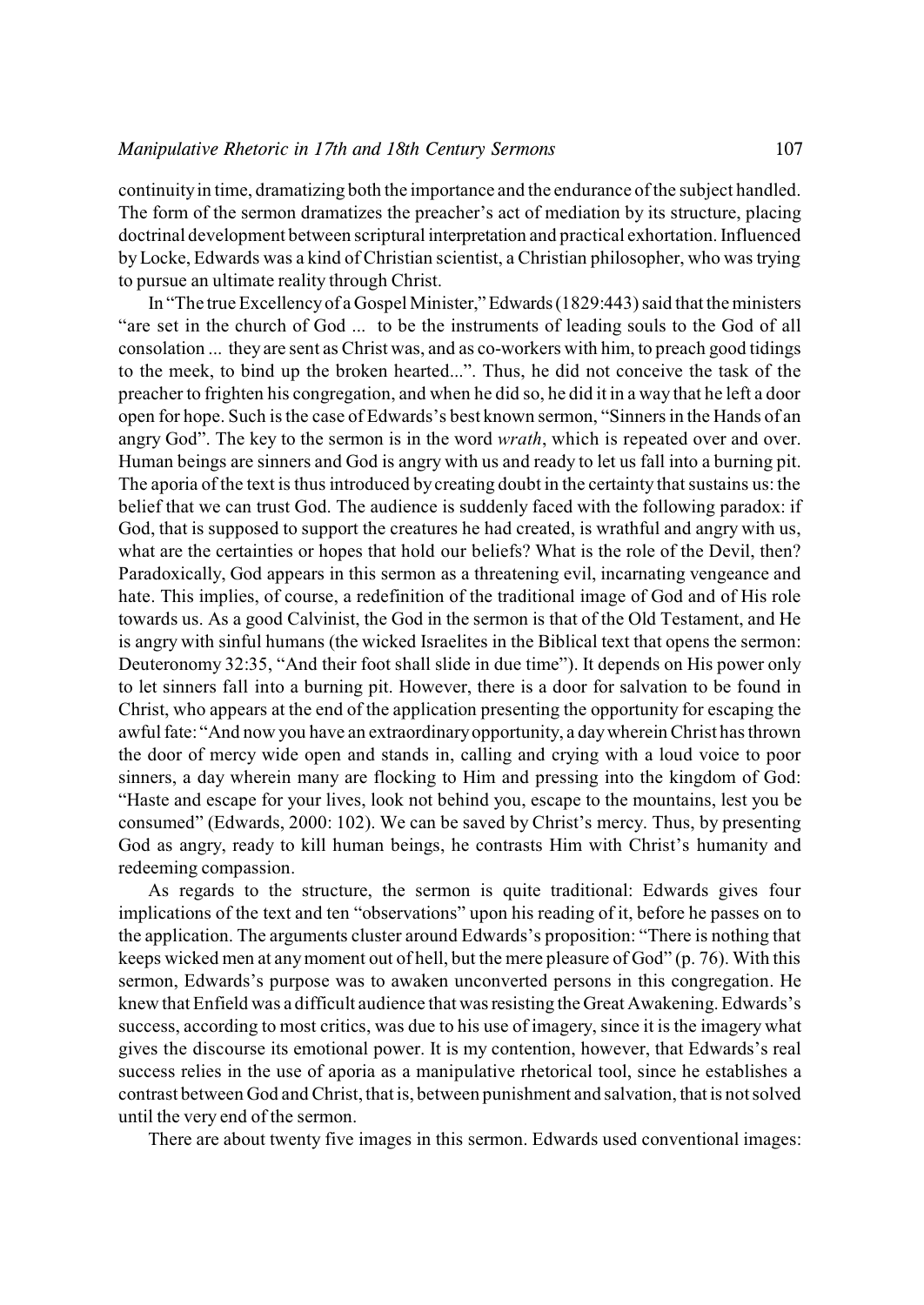"Israelites-bitter and poisonous fruit", "The sword of divine justice" "The old serpent". However, as Cady (1980: 260) points out, these images were so common that they could not awaken a congregation, as Edwards wanted to. Other images, such as, "the arrows of death fly unseen at noon-day; the sharpest sight cannot discern them" "Black clouds" were quite weak. According to Cady, he redesigned the old images by combining them with a new reality: danger of floods, "Walk in slippery places" was something common to every winter in New England, etc. Edwards makes the audience participate imaginatively in an act they knew physically. However, the climatic figure was undoubtedly the spider upon the pit of fire. It was probably at this point that Edwards was forced to request silence from a "breathing of distress and weeping", as Eleazar Wheelock reported (cited in Kidd, 2007: 104). These images awakened in the congregation an imaginary of Fires of hell and symbols of God's wrath (threatening sword, the storm, the flood, the bow, the wine-press, the grape-treading Deity) but "Sinners" is not directly concerned to create Hell imaginatively. The focus is on the uncertain fate of the sinner and on the idea of an imminent damnation. This reinforces the aporia of the text: the idea that religious faith relies precisely in this indeterminacy. Thus, I agree with Cady that his problem of expression was (like Donne's) to find a means to drive out into effective form his overpowering sense of inward reality. In my opinion, though, that problem was not solved only by the use of startling images, but by the use of aporia.

# **5. Puzzling the audience: Laurence Sterne's sermons.**

If the Anglican sermons of the early  $17<sup>th</sup>$  century, such as Donne's, for instance, were highly ornate with a complex structure of divisions, as Fanning (1997: 416) notices, the Restoration and the  $18<sup>th</sup>$  century Anglican sermon is notable for its lack of such ornate structures, concentrating on methodical argument. Fanning considers that "Sterne's approach (to preaching) is that of the Sophists – the tradition of Cicero and Quintilian – which posits a relative, contingent truth, identifying eloquence as the source of social harmony" (1997: 415). Other preachers, such as Swift, he considers more Platonic, favoring philosophy over rhetoric. Thus, albeit contemporary of Jonathan Edwards, Laurence Sterne in England represents a radically different attitude and conception not so much of preaching, but of the rhetoric of preaching, even though the influence of John Locke's theories can be traced in the writings of both preachers. Very different from Edwards's puritanism, however, the author of *The Sermons of Mr. Yorick* did not receive some positive critical attention until 1870, when Paul Stapfer published his book *Laurence Sterne: sa personne et ses ouvrages*. Victorian critics dismissed a minister that would write so irreverent texts, to the extent that Thackerey called him "vain, wicked, witty and false" and said that his sermons "had not a single Christian sentiment"; Leslie Stephen said he was "a literary prostitute" and Bagehot considered him a pagan (Downey, 1969: 115-118). Fortunately, 20<sup>th</sup> century literary criticism since Stapfer and, specially since Lance Van der Heyden Hammond's *Laurence Sterne's Sermons of Mr. Yorick* (1948) has changed considerably the portrait of Sterne as a man, a minister and a writer. Reporting his preaching, Richard Greenwood told Joseph Hunter that: "When he preached the audience was quite delighted with him, & he never preached at Sutton but half the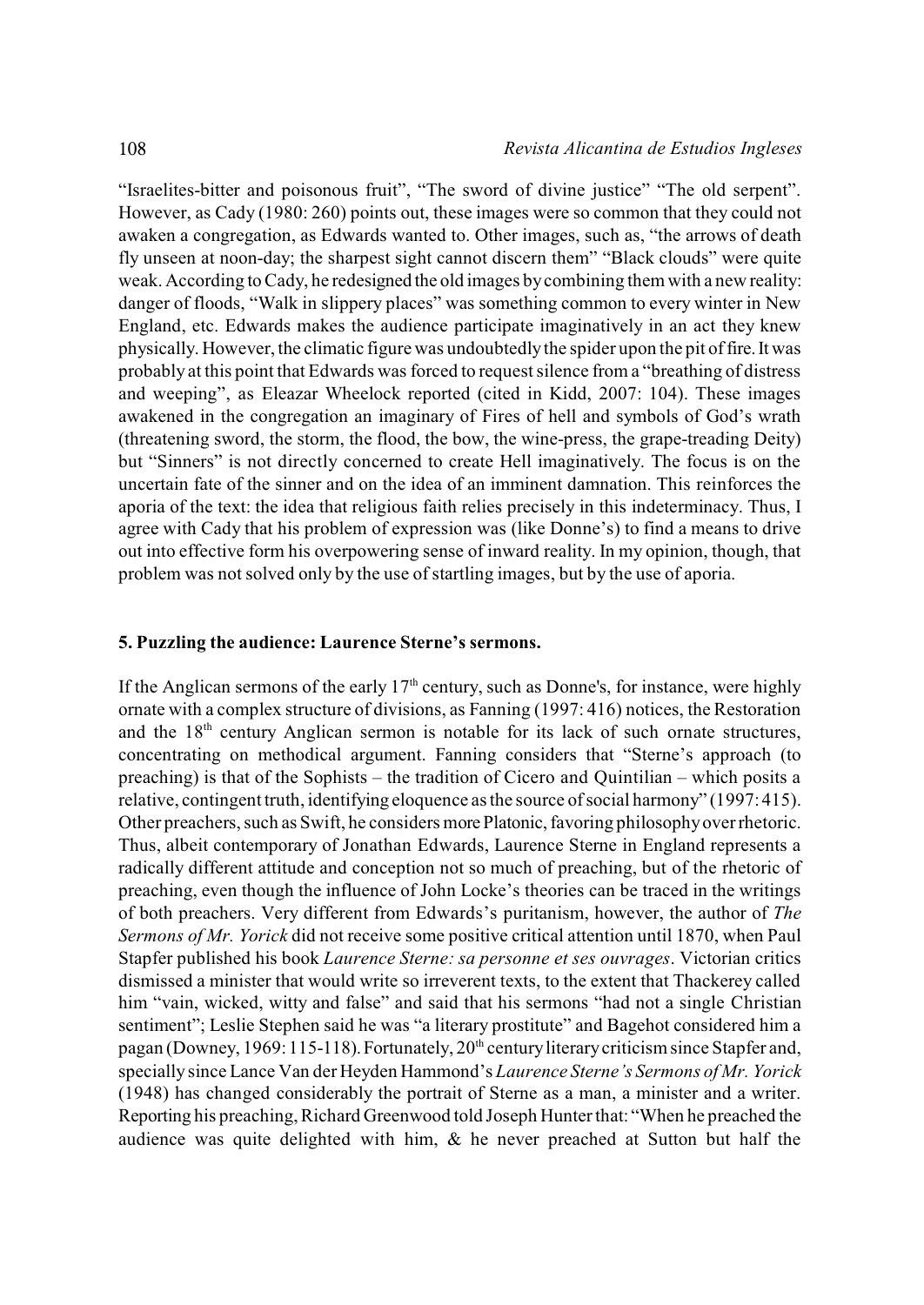(congregation) were in tears - the Minster was crowded whenever it was know that he was to preach - he used often to preach nearly extempore" (Downey, 1969: 150).

The sermons of Mr. Yorick originated in Sterne´s *Tristram Shandy.* According to Downey (1969: 120), in this novel Sterne had partly anticipated, partly created, a market for his new sermons. He published the first two volumes of *The Sermons of Mr. Yorick* in 1760, assuring his readers that these were genuine sermons, and that "not one of them was composed with any thoughts of being printed" (Sterne, 1996: 1) It was not until 1765 that he decided to publish two more volumes of Yorick´s sermons, and finally in 1769 – a year after Sterne´s death – his wife and daughter, aware of the enormous financial success of the other sermons, managed to have eighteen more published in three volumes under the title *Sermons by the late reverend Mr. Sterne*.

In his sermons, Sterne speaks oftrust and the tragedyof betrayal; he speaks of conscience, of love and of temptation, but above all, Sterne stresses the need for compassion in all human relationships (Downey, 1969: 128-129). There is almost a complete absence of doctrinal exposition in the sermons. He never questions the authority of the Church or the Bible, but stresses instead the communal and social aspects of religion. In this respect, he states: "The great end of all religion ... is to purify our hearts- and conquer our passions- and in a word, to make us wiser and better men, better neighbours – better citizens- and better servants to God" (Sterne, 1996: 80). His sermon "Vindication of Human nature" illustrates his philosophy perfectly: he believes that since God has created man and that we partake of his Divine nature, man must be essentially good. Therefore, it is "false" and "pernicious" to say that the whole world is wicked. Sterne was free of the Puritan condemnation of others and neurotic selfdoubts; he trusted man's moral capacity and place in a secure universe ruled by God's fair judgement. This is the "optimisme modéré" that Stapfer (2009: 126) pointed out in his writings. A preaching from the heart, as he has Yorick say in *Tristram Shandy*:

To preach, to shew the extent of our reading, orthe subtleties of our wit – to parade in the eyes of the vulgar, with the beggarly accounts of a little learning, tinselled over with a few words which glitter, but convey little light and less warmth – is a dishonest use of the poor single half hour in a week which is put into our hands – 'Tis not preaching the gospel –but ourselves. For my own part, continued Yorick, I had rather direct five words point-black to the heart. (1987: 314)

Just as Jonathan Edwards, Sterne had read Locke too. But unlike him, he believed that man was not so much depraved as deprived of good motives. As Downey (1969: 154-155) says, "for Sterne the pulpit is no longer the Mount Olympus it was for men like Donne and Taylor a century before. The preacher no longer stands six feet above contradiction; he is but a man speaking to men, cognizant of the limitations to both his person and his office". Unlike Edwards's repetition, Sterne recurred to the technique of digression in hissermons profusely, as he had done in his novel *Tristam Shandy*. Apart from digression, he is fond of figures such as personification, interrogation, aposiopesis, erotesis, apostrophe, antithesis, asyndeton, irony and humour. But what Sterne uses most is aporia, and in a very metarhetorical sense: he uses rhetoric to deny it, that is, to persuade his audience (through rhetoric) to lead a more virtuous life without having to recur to figures of speech. Sterne appears to disregard the conventions of sermon construction, as Thomas Gray, the pre-romantic poet, noticed in a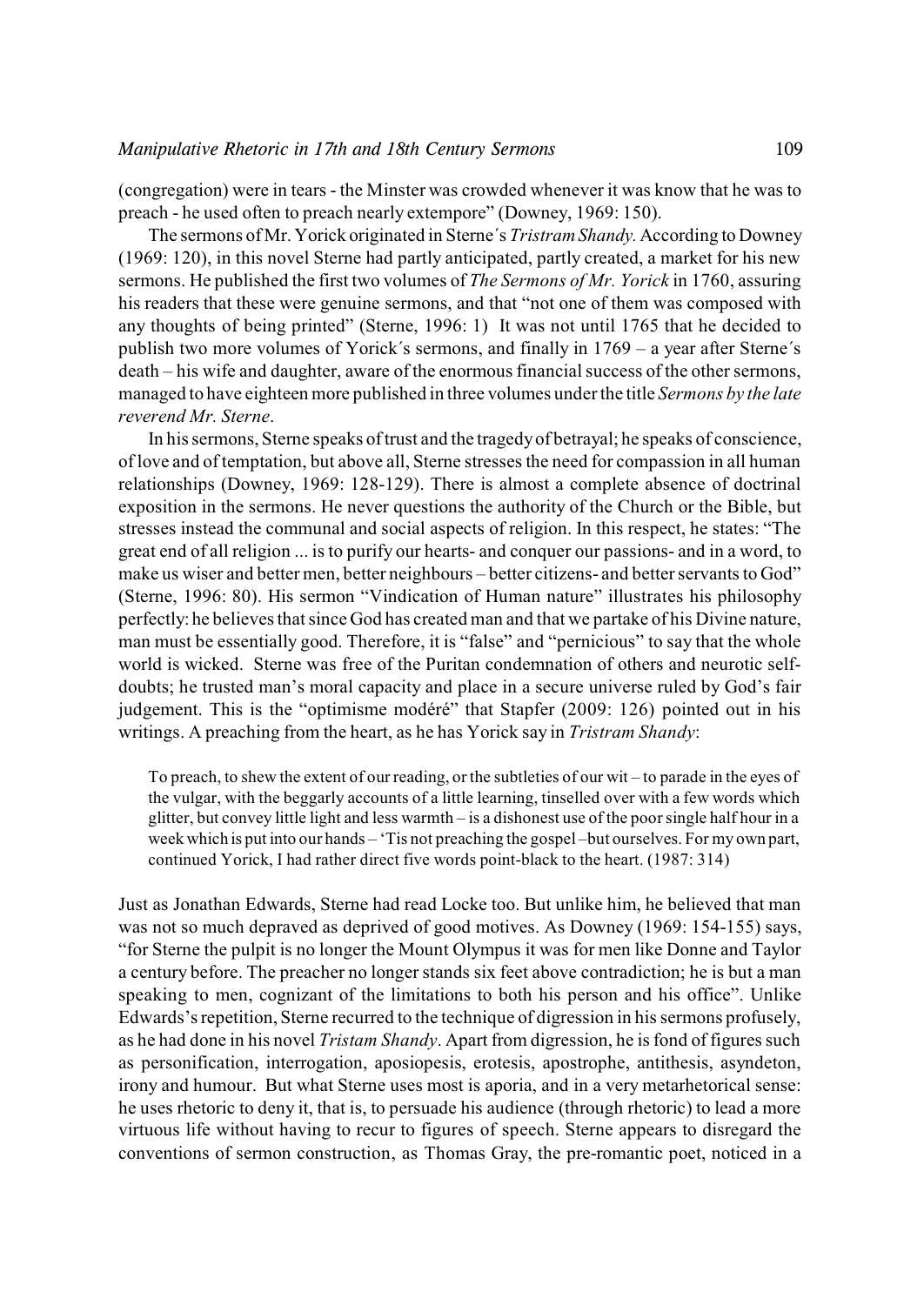letter:

Have you read his sermons (with his own comic figure at the head of them)? They are in style I think most proper for the pulpit  $\&$  shew a very strong imagination  $\&$  a sensible heart: but you see him often tottering on the verge of laughter & ready to throw his perriwig in the face of his audience. (Downey, 1969: 147)

A good example of Sterne's preaching technique is the sermon "The House of Feasting and the House of Mourning Described". The technique he uses in this sermon is a quite unusual one: thesis, antithesis and synthesis. The sermon begins with the typical Biblical quotation, in this occasion the text chosen is *Ecclesiastes* VII, 2,3: "It is better to go to the house of mourning than to the house of feasting." But then, strangely enough, the preacher starts abruptly with a refutatio: "That I deny": Amazingly, the preacher denies the statement of the Biblical text. The audience, we can imagine, is shocked to see how the preacher seems to challenge the final authority of the Bible:

That I deny-but let us hear the wise man's reasoning upon it- for that is the end of all men, and the living will lay it to his heart: sorrow is better than laughter-for a crack'd-brain order of Carthusian monks, I grant, but not for men of the world: For what purpose, do you imagine has GOD made us? For the social sweets of the well watered vallies where he has planted us, or for the dry and dismal deserts of a *Sierra Morena*? are the sad accidents of life, and the uncheery hours which perpetually overtake us, are they not enough, but we must sally forth in quest of them, – belie our hearts, and say, as your text would have us, that they are better than those of joy? Did the Best of Beings send us into the world for this end – to go weeping through it, – to vex and shorten a life short and vexatious enough already? (p.12)

The aporia of the text is clear in the negation of the biblical quotation: if the main thesis of the sermon is the superiority of the house of mourning, why then start with an antithesis, the negation of such superiority? The manipulative purpose of the use of aporia in this example is evident: the author wants to defamiliarize the reader with the text to ultimately dismantle any inner doubt that arises in the mind of the audience that may understand that the message of the Bible is not very convincing in itself. In order to do that, since it is the function of the Minister to defend the Biblical text and not to question it, as Fanning (1997: 428) points out, "there is a counter-rhetorick at work, for in the last analysis, Sterne contradicts his first reading of the text and returns to an orthodox position". Thus, he ends up condemning the house of feasting instead, to say that the pleasures in it are empty ones and that once the desire is fulfilled it leaves no improvement for the soul.

The final conclusion leads us back to the beginning so as to affirm the validity of the Scriptures. Hence, in the end, through the image of a widowed mother whose son has died, the congregation is persuaded to choose the house of mourning, not because sorrow is better than joy, but because the lessons it teaches are more valuable. Therefore, in this example, Sterne uses aporia (negation) as rhetorical manipulation to take the audience to the truth he wants them to reach: the main aim of the human being in this world is not to find pleasure in it, but to learn lessons of wisdom, which may allow them to reach the better world in the afterlife.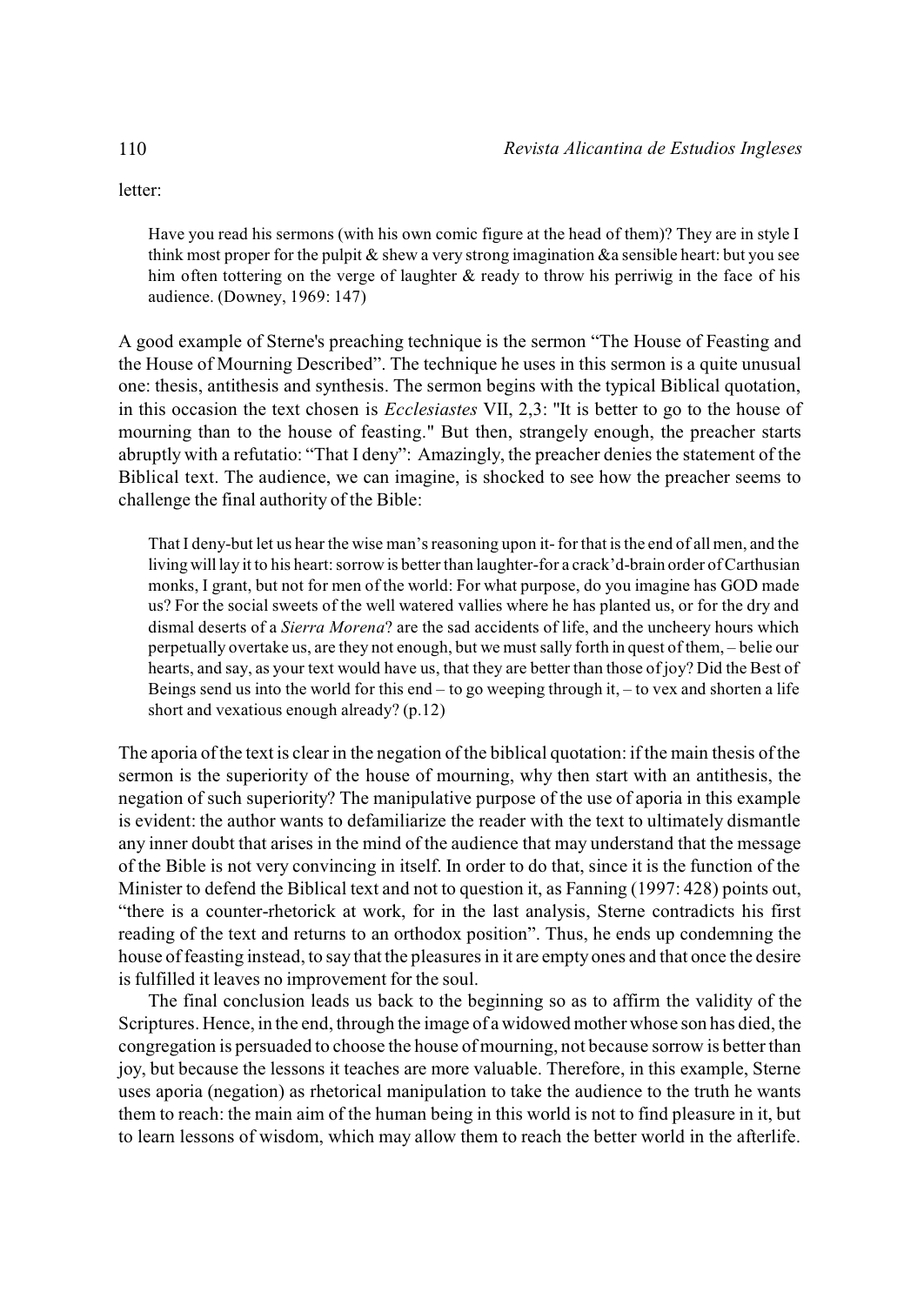Traugott (1954: 98) argues that Sterne, in the tradition of Erasmus, Rabelais and Swift, is a facetious rhetorician, indulging his ingenious fancy and manipulating dialectical devices to ensnare the reader and force him to examine his motives for behaviour. Sterne was aware of the power of rhetoric to delight or disturb an audience. Through the use of aporia, he was constantly exploiting his hearers' emotions: first by offending their moral sensibilities by a seemingly blasphemous statement, then, by means of some adroit dialectical footwork, eluding to blame himself while leaving his congregation to puzzle the reason for its outrage. Thus, Downey (1969: 137) remarks,

With Sterne the sermon comes closer to passing over entirely into the field of literature than with any other preacher of the  $18<sup>th</sup>$  century. He dispenses with practically all homiletic appurtenances; there is nothing to indicate an outline -no major headings, subdivisions, or Roman numerals, no repetition, recapitulations, and nothing which even faintly resembles a peroration. Only the presence of a Biblical text distinguishes one of Sterne's sermons from a vigorous moral essay.

One cannot but agree with Downey (1969: 154) when he says that Sterne's sermons are examples of a very specific attitude: in the 18th century, the traditional hierarchy of literary genres was finally overthrown; the epic poem was supersed by the novel and in homiletics, the spirit was manifested in an attempt to rid the form of the sermon of the rigidity of classical oratory. This change will be definitive in the 19th and 20th centuries, but even though the form of the sermons may be less rigid, the use of rhetorical tools for manipulative purposes will remain unshaken.

# **6. An aporetic conclusion**

To conclude, in this paper we have seen three examples of the use of aporia for manipulative purposes in 17th and 18th centurysermons:Donne'simpossibilityto define the eternal nature of marriage, Edwards'sinsistence on the wrathful nature of God, only to reinforce his mercy, and Sterne's negation of the Biblical text as a means to affirm its unquestionable essence. In my opinion, these three examples correspond to what Derrida (1998: 42-44) sees as the plural logic of aporia: he understands aporia as the existence of a border that cannot be trespassed (Sterne); as having a boundless nature, since its limits are too permeable, porous and indeterminate (Edwards); and as the impracticable, the antinomy or contradiction, where there is no possible path (Donne). The three examples above show different ways in which the preachers can manipulate the audience to make them reach a certain truth. Moreover, the examples that we have considered touch upon three of the most conflictive points in Christianism which converge in one: the idea of sin. Donne had problems connecting the weak nature of human beings with the eternity promised by the Christian message; Edwards developed the topic of guilt and punishment as something imminent, creating anguish and fear over the destiny of the human soul by focusing on the absence of the Mercy of God; and Sterne tried to convince his audience of the benefits of a religion based on suffering and penance, instead of a more hedonistic one, which is something that another minister, George Herbert, had done before in his poem "The Collar". However, challenging as it is, the three of them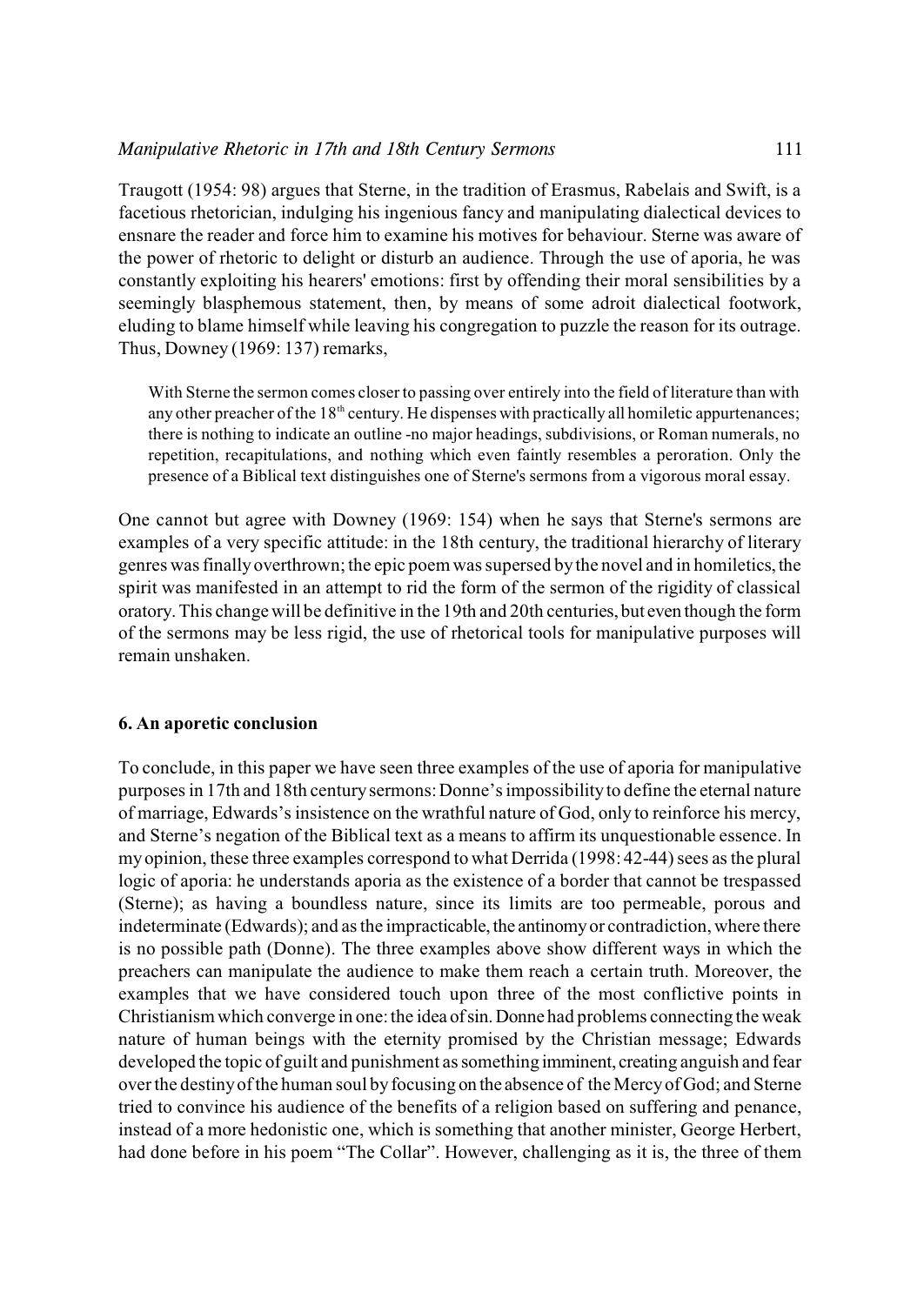achieve their objective: to convince of the validity of their message, not by reason, but by recurring to a rhetorical tool: aporia. A figure that, by startling and confusing the addressee, achieves what the preachers are looking for: the fact that faced with an insurmountable barrier the believers have to recur to faith in the Bible as the ultimate option.

The privileged position of the preacher, thanks to the absolute control of discourse in the liturgical context, grants him/her an objective superiority to his pew, although Anglican ministers, such as Donne and Sterne, have a less rigid position in this matter than a puritan like Edwards. For the latter, the central emphasis was on the Word: the Bible was the ultimate source of truth and the minister was God's messenger. In this respect, the function of the preacher was to persuade and convince the audience of a certain message in order to avoid dissent. Thus, we can see many examples of the use of such technique in the history of sermonic discourse, but specially in the  $17<sup>th</sup>$  and  $18<sup>th</sup>$  centuries. The persuasive discourse of sermons has always been linked to the ways to know the truth, but clearly, even though the speakers may be convinced of the validity of such truth, the path to get there is often full of traps.

### **Notes**

1. Godfrey Davies has estimated that over 360,000 sermons were delivered in the first 40 years of the  $17<sup>th</sup>$  century (quoted by Jeanne Shami, 1992: 1).

2. That was the credo of the psychagogic rhetoric ('soul driver') in Greece, for instance. Such rhetoric did not want to convince people that a given argument was believable (*eikos*) by means of a demonstration technically spotless, but bymeans ofthe attraction that the words, wisely manipulated, could effect upon the audience. The result that they wanted to achieve was emotive reaction, not rational adhesion. Such an effect, that of the emotive reaction that would lead to a specific action (Cicero´s *movere* or *flectere*), determined the attitude of the orator, the use of the language and the choice of a determined symbology.

3. Julius Caesar Scaliger in *Poetices Libri Septem* (1561) distinguished clearly rhetoric that was limited to prose, from poetics, destined to verse compositions.

4. Fénelon also said "There is no eloquence at all without poetry" in *Three Dialogues On Pulpit Eloquence*- Francois de Salignac de Lamothe Fénelon . London: Thomas Baker, 1897, p. 64.

5. The five sources are the following: 1. Faculty of grasping great conceptions; 2. Passion, strong and impetuous; 3. The proper handling of figures (of thought and of diction); 4. Noble phraseology, with its divisions and subdivisions (choice of words and use of tropes and elaboration); 5. Dignified and spirited composition.

6. *Specimen of the Table Talk of Samuel Taylor Coleridge.* Henry Nelson Coleridge, Ed. London and New York: George Routledge & son, 1836, p. 176.

7. Interestingly enough, Donne himself had been married in secret, without the consent of Ann Donne's father, and had spent some time in prison for it.

8. Moreover, from a historical perspective, we have to take into account that Donne had supported the divorce of Frances Howard from Robert Deveraux, on the ground of his impotence, in order to marry Robert Carr, who was her lover. Donne had even written an epithalamion for their wedding in 1613, since he was looking for the patronage of Carr, who was the favorite of King James I. When both Carr and Howard were declared guilty ofthe death of Thomas Ovenbury (who had opposed Frances's divorce and therefore their wedding) and sent to the Tower of London, Donne probably felt quite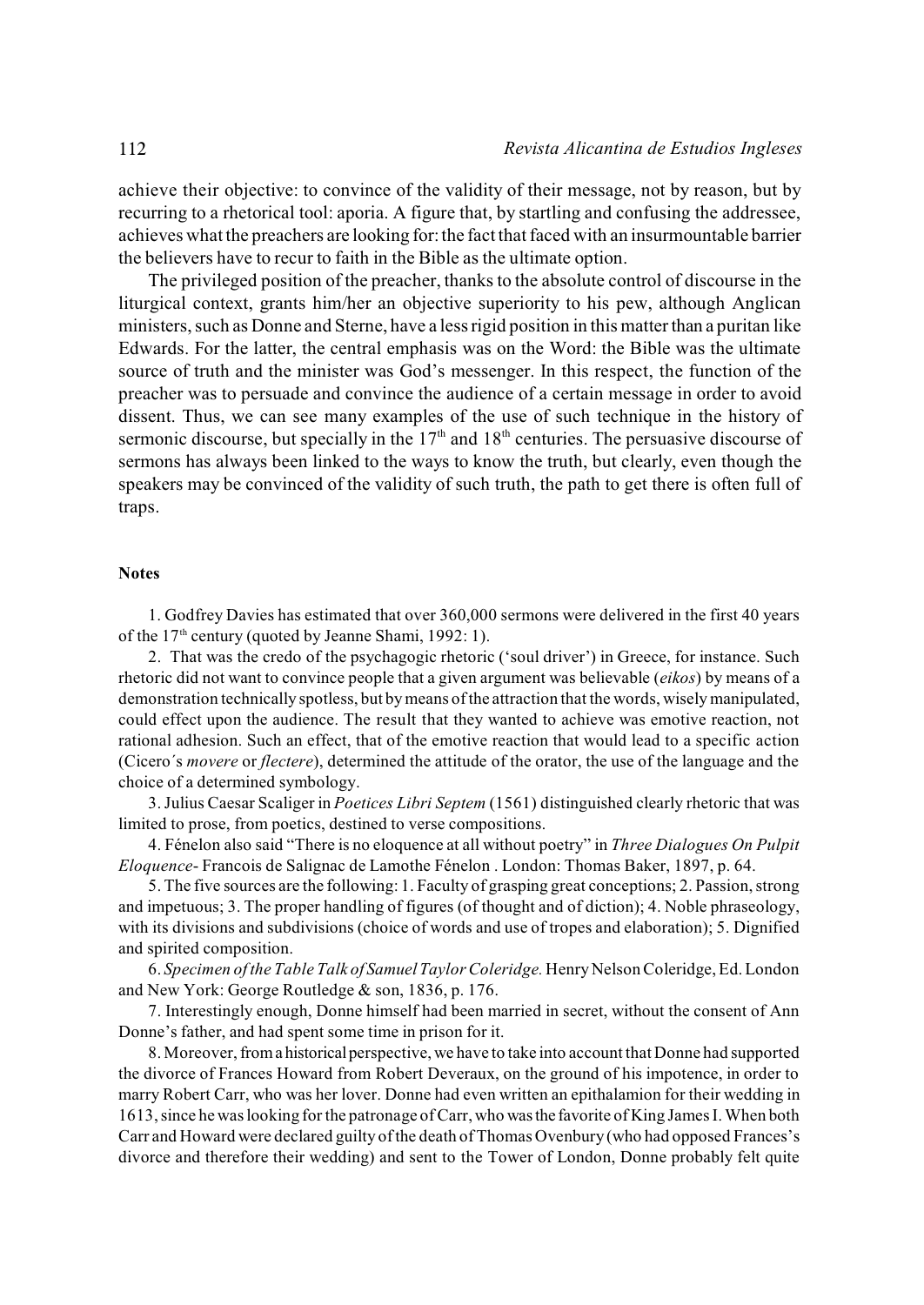embarrassed for having supported, more or less implicitly, Frances Howard's extramarital affair.

## **References**

- Bercovitch, Sacvan (1974): *The American Puritan Imagination*.Cambridge: Cambridge University Press.
- Burke, Kenneth (1966): *Language as Symbolic Action*. Berkeley: University of California Press.
- Cady, Edwin H (1980): "The artistry of Jonathan Edwards". In W. J. Scheick, ed., *Critical Essays on Jonathan Edwards*. Boston: G. K. Hall, 257-264.
- Carrithers, Gale H (1972): *Donne at Sermons. A Christian Existential World*. Albany: State University of New York Press.
- Coleridge, Henry Nelson, Ed. (1836): *Specimen of the Table Talk of Samuel Taylor Coleridge*. London & New York: George Routledge & Son.
- Davies, Godfrey (1939): "English political sermons, 1603-1640". *Huntington Library Quarterly* 1: 1-22.
- Derrida, Jacques (1998): *Aporías*. Barcelona: Paidós.
- Donne, John. *John Donne Sermons* (Digital Collection at Brigham Young University). Available at: http://www.lib.byu.edu/dlib/donne/
- Downey, James (1969): "A Theological Flap Upon the Heart". *The Eighteenth century Pulpit. A Study of the Sermons of Butler, Berkeley, Secker, Sterne, Whitefield and Wesley.* Oxford: Clarendon Press, 115-154.
- Edwards, Jonathan (1829): *Works*, VIII. Dwight, Sereno E., Ed. New York: Converse.
- Edwards, Jonathan (2000): *Pecadores en manos de un Dios airado.* (bilingual edition). In J. A. Gurpegui, ed., Julio César Santoyo, trad. León: Taller de Estudios Norteamericanos, 57.
- Eliot, T.S (1932): "Lancelot Andrewes". *Essays in Ancient and Modern*. New York: Harcourt, Brace & Co., 3-23.
- Elliot, Emory (1975): *Power and the Pulpit in Puritan New England*. Princeton: Princeton University Press.
- Fanning, Christopher (1997): "Sermons on sermonizing: The pulpit rhetoric of Swift and Sterne". *Philological Quarterly* 76 (4): 413-436.
- Ferrell, Lori Ann and McCullough, Peter (eds.) (2000): *The English Sermon Revised. Religion, Literature and History 1600-1750*. Manchester: Manchester University Press.
- Fuller, Edmund (1964): *The Showing Forth of Christ: John Donne's Sermons.* New York: Harper & Row.
- Kidd, Thomas S. (2007): *The Great Awakening: The Roots of Evangelical History in Colonial America.* New Haven: Yale University Press.
- Kimnach, Wilson H (1980): "The Brazen Trumpet: Jonathan's Edward Conception of the Sermon". In W. Scheick, ed., *Critical Essays on Jonathan Edwards*. Boston: G.K Hall, 277-286.
- Kimnach, Wilson H (1989): "Jonathan Edwards's pursuit of reality*".* In N. O. Hatch and H. S. Stout, eds., *Jonathan Edwards and the American Experience*. New York: Oxford University Press, 102-117.
- McComb, Samuel (1926): *Preaching in Theory and Practice.* Oxford: Oxford University Press.
- Medhurst, Martín J. (1989): "The politics of prayer: A case study in configurational interplay". In T. W. Benson, ed., *American Rhetoric: Context and Criticism*. Carbondale: Southern Illinois University Press, 267-292.
- Miller, Perry (1953, rep. 1966): *The New England Mind: From Colony to Province*. Boston: Beacon